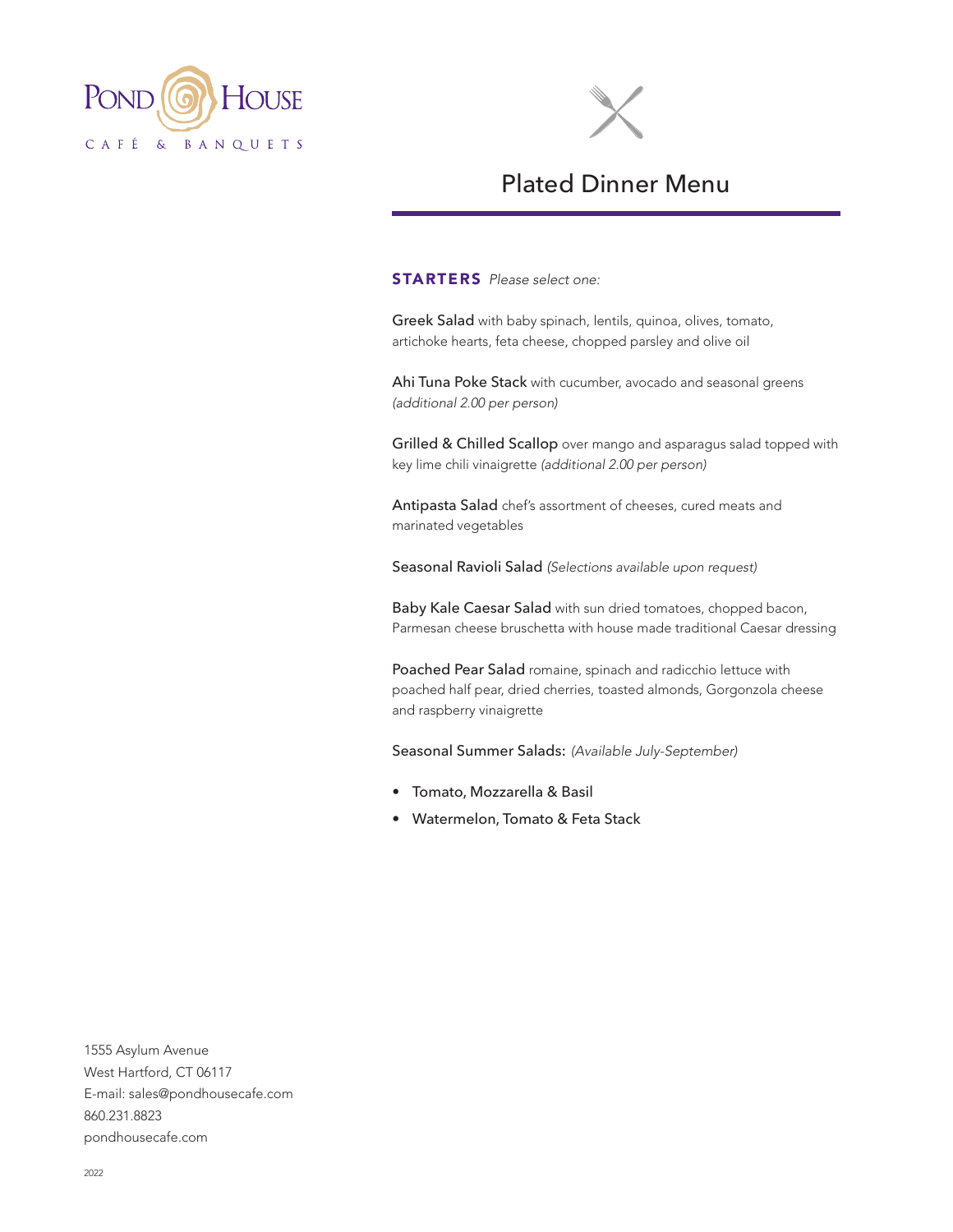

# DINNER ENTRÉES *Please select two:*

| <b>BEEF, PORK &amp; LAMB:</b>                                                                                                                                                                                             |       |
|---------------------------------------------------------------------------------------------------------------------------------------------------------------------------------------------------------------------------|-------|
| Grilled Filet Mignon*<br>roasted garlic mashed potatoes, oven roasted tomatoes,<br>red wine veal demi and haricot vert bundle                                                                                             | 73.77 |
| <b>Braised Lamb Shank</b><br>horseradish whipped potatoes, sweet and sour cabbage,<br>Guinness reduction                                                                                                                  | 68.17 |
| Pork Osso Buco*<br>with creamy herb polenta, roasted broccolini and<br>veal demi                                                                                                                                          | 64.31 |
| Braised Short Rib**<br>served over garlic mashed potatoes, roasted root<br>vegetables and veal demi                                                                                                                       | 66.29 |
| Pond House "Surf & Turf" *<br>filet served over chive mashed potatoes then topped<br>with lobster ragu                                                                                                                    | 79.44 |
| <b>SEAFOOD:</b>                                                                                                                                                                                                           |       |
| Roasted Salmon**<br>with smoky bacon lentils, carrot and turnip mousse,<br>horseradish crème fraîche, fried shallots and leeks                                                                                            | 61.80 |
| Seared Salmon*<br>served over broccoli rabe infused polenta with an artichoke<br>heart, pine nut, sun dried tomato, green olive, lemon zest,<br>shallot and garlic relish with a brown butter and balsamic<br>vinaigrette | 61.80 |
| Seafood Paella*<br>scallops, chorizo sausage, shrimp and saffron rice<br>topped with a butter poached lobster tail                                                                                                        | 75.07 |
| Sesame Encrusted Seared Rare Tuna Steak*<br>with purple sticky rice, sautéed baby bok choy and<br>Asian slaw                                                                                                              | 70.10 |
| Roasted New England Cod*<br>butter poached fingerling potatoes, braised fennel<br>and leeks, herbed gaufrette                                                                                                             | 64.23 |
| Monk Fish*<br>wrapped in prosciutto with saffron rice and roasted<br>pepper coulis and charred broccolini                                                                                                                 | 62.10 |

## THE POND HOUSE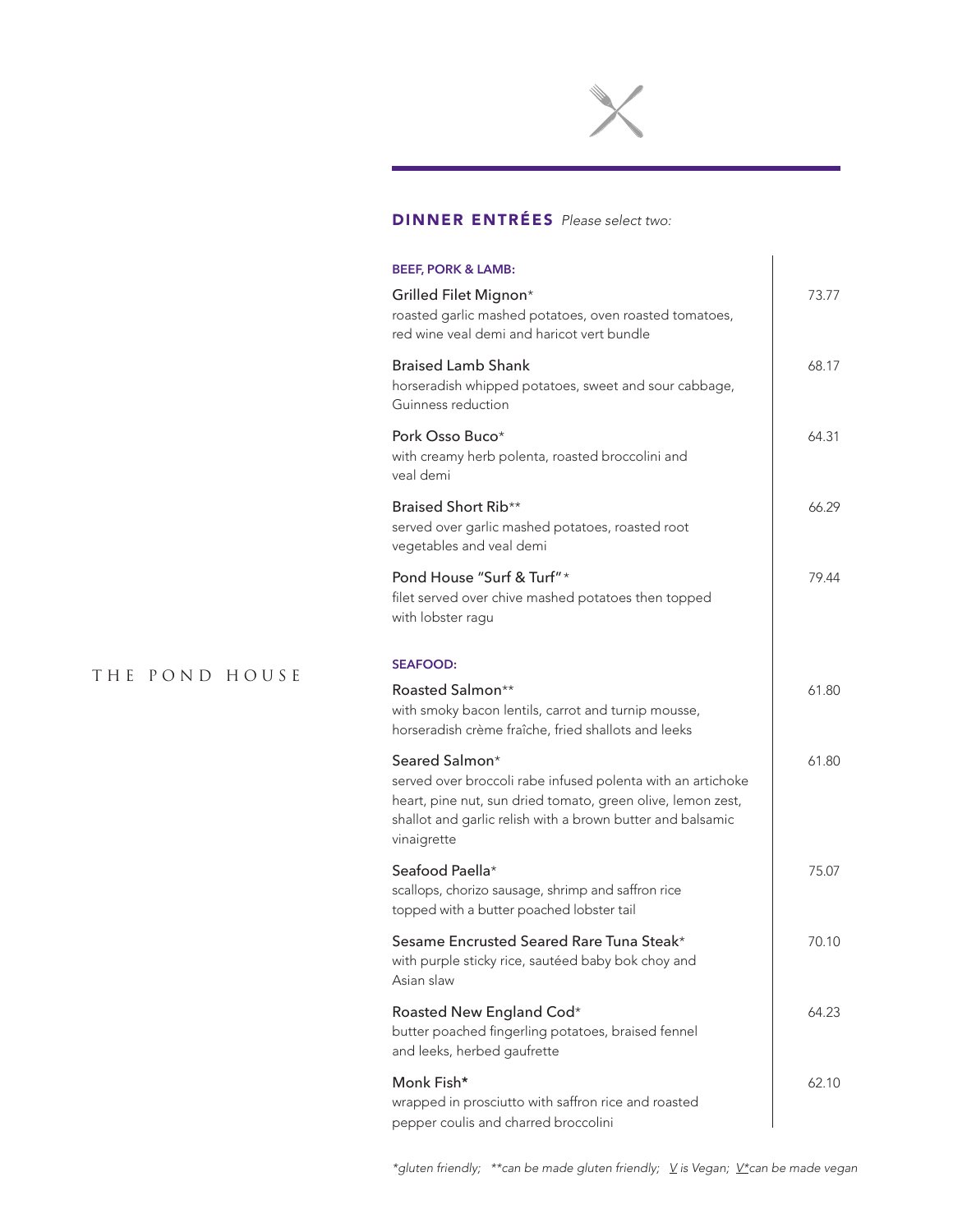

 $\begin{array}{c} \hline \end{array}$ 

#### **POULTRY:**

| Oven Roasted Duck Breast*<br>with bourbon whipped sweet potatoes, grilled asparagus<br>and fig demi glaze                                                                                | 64.51 |
|------------------------------------------------------------------------------------------------------------------------------------------------------------------------------------------|-------|
| Roasted Frenched Chicken Breast**<br>horseradish potatoes au gratin, herb roasted baby<br>carrots, and veloute                                                                           | 59.62 |
| Chicken Coq Au Vin*<br>frenched chicken breast simmered with mushrooms, pearl<br>onions, pancetta, fresh herbs and red wine served over<br>mashed potatoes                               | 59.62 |
| Bacon Wrapped Pheasant*<br>frenched pheasant breast wrapped in apple wood<br>smoked bacon, barley with wild mushrooms, asparagus<br>bundle and lingonberry sauce                         | 69.12 |
| <b>VEGETARIAN:</b>                                                                                                                                                                       |       |
| Grilled Polenta*<br>with lentils and wild mushroom ragout with a fig and<br>pomegranate sauce                                                                                            | 52.87 |
| Stacked Vegetable Lasagna*<br>with layers of portobello mushroom, ricotta and fresh<br>mozzarella cheeses, grilled eggplant, grilled zucchini,<br>roasted red peppers and marinara sauce | 52.87 |
| Sweet Potato Falafel*, V<br>golden quinoa pilaf with beet tahini vinaigrette                                                                                                             | 52.87 |
| Vegetable Tagine<br>seasonal vegetables, apricots, dates, golden<br>cauliflower, chickpeas and potatoes in an aromatic<br>curry broth with pearled couscous                              | 52.87 |

## THE POND HOUSE